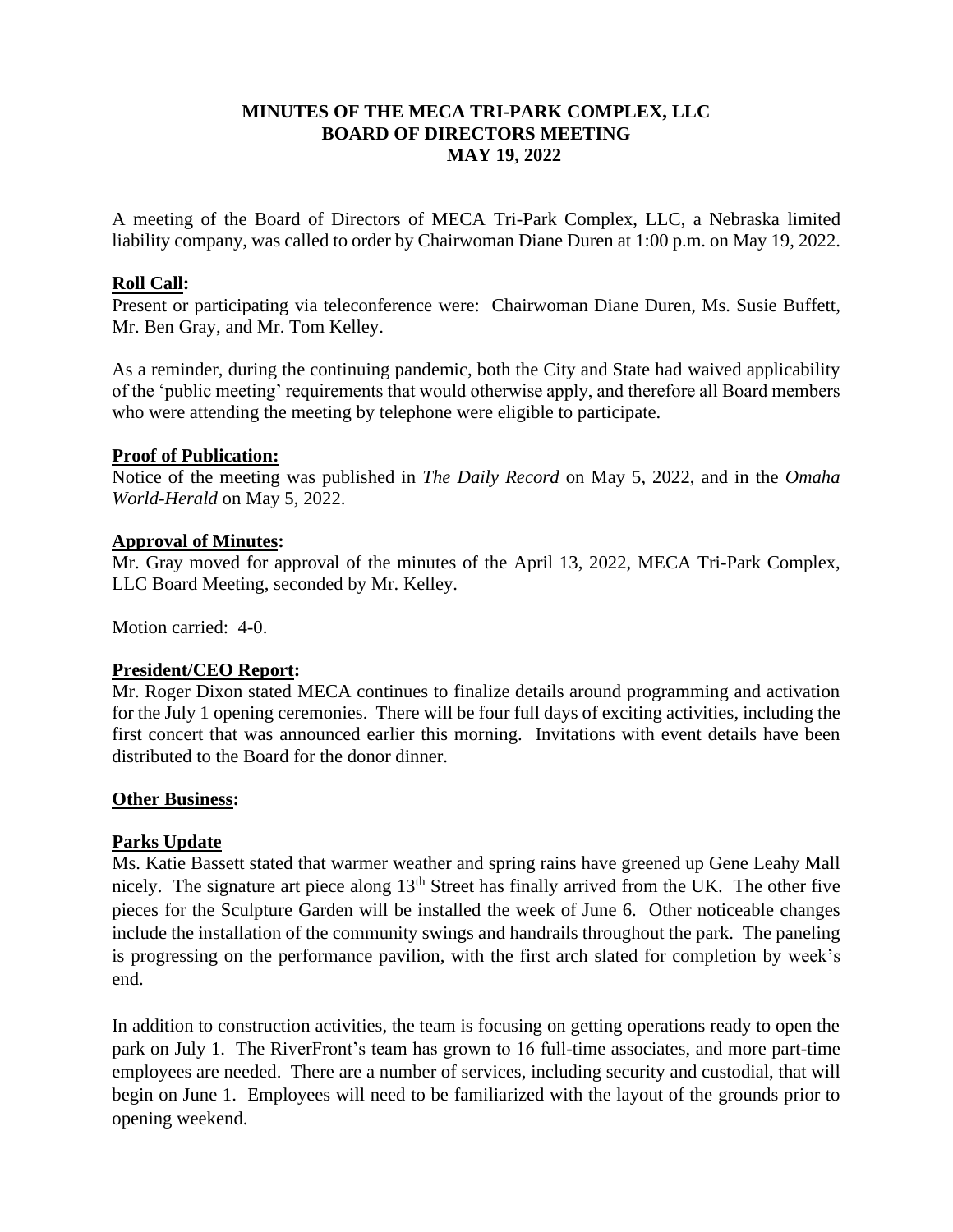Chairwoman Duren asked how many associates are expected for full-time staff, and if security training would be done. Ms. Bassett replied the number would be in the 18-20 range. There is a security coordinator currently on staff and one of the agreements for the Board today is for security services with AgTac who will conduct security training. Mr. Kelley inquired if First Amendment training would be given to The RiverFront team. Mr. Freeman responded that MECA has met with the City Attorney and has a plan in place. All policies will be thoroughly communicated to the team and discussions will continue about polices for The RiverFront to help ensure that it remains safe, clean and welcoming for all.

Progress continues at Lewis & Clark Landing and Heartland of America Park as well. Restroom buildings in both parks are taking shape. Three pieces of the Farnam Pier are expected to arrive from Houston next week and will be installed in June.

## **Public Relations Update**

Ms. Kristyna Engdahl stated marketing materials are nearing finalization and work continues on headliner announcement media items, in anticipation of The RiverFront's grand opening celebration at Gene Leahy Mall. Collaboration continues with national acts to receive approvals on press releases and radio advertisement copy written in-house, while also securing supporting assets from each act to ensure that the pickup needed is received. Today, Brett Eldredge and Lauren Alaina were announced as the Saturday night event with coverage across multiple media outlets. Even more announcements are being prepared for the coming days, which are sure to generate excitement, especially as the entire July 1 weekend is filled with numerous free events and activities.

Additional media opportunities enjoyed by The RiverFront over the last month include an article in the *Omaha World-Herald* announcing the impending arrival of the iconic 'Wind Sculpture' as it traveled from London to Omaha. Artist Yinka Shonibare met virtually with the reporter and gave great perspective about the piece. Similarly, KETV came by Tuesday night and captured video of the 'Wind Sculpture' in its final destination, on the west end of Gene Leahy Mall along 13th Street.

An interview request was also accommodated from *The Reader* to talk about how live music will be an important activation component of The RiverFront. The many performance lawns, amphitheaters and nooks that will be available for artist use were detailed, and The RiverFront's mission to pursue local partnerships to activate these spaces.

The next expected grand media opportunity will be installation of the Farnam Pier, which was also the topic of the April newsletter. Details were provided on the crane (the largest that's ever been used in downtown Omaha), to information about the Pier's physical delivery from Houston, Texas. The newsletter continues to grow with over 1,100 subscribers and a continually successful open rate.

Both March and April were really strong months according to MECA's media monitoring efforts. In April about 5.2 million people were reached with various stories about The RiverFront with 70 different placements, for a total of about \$125 thousand in earned publicity. In March, the number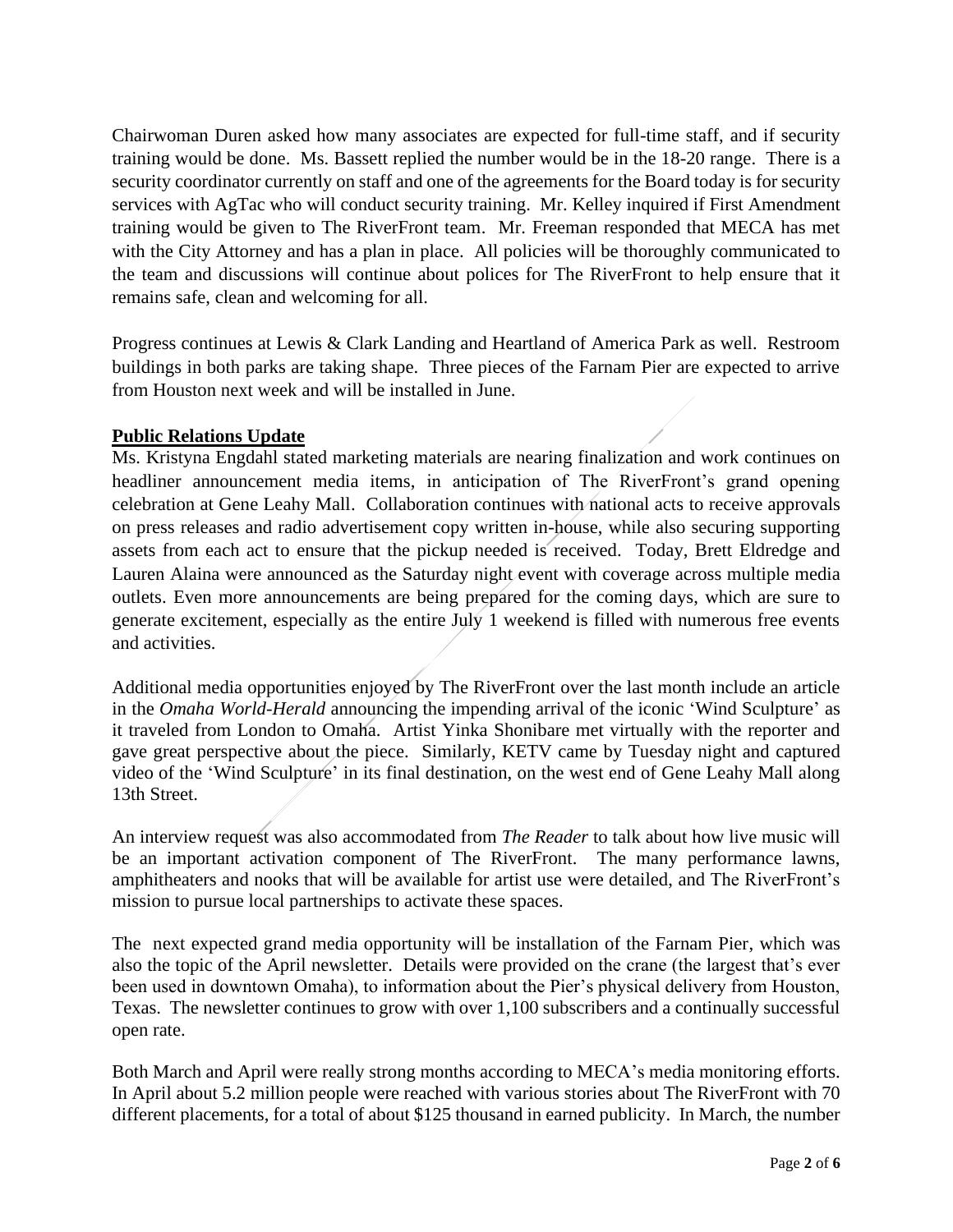was closer to 8.1 million people, bringing out combined coverage value to \$237 thousand so far this spring. The number are expected to grow as the July 1 opening weekend gets closer.

## **Contract Approvals:**

Chairwoman Duren indicated there are 11 contracts requiring approval.

#### HDR Engineering, Inc.

**RESOLVED,** that the Amendment to the Architectural and Engineering Services Agreement between MECA Tri-Park Complex, LLC and HDR Engineering, Inc. for several additional design elements to the overall project, as more specifically set out on the attached summary, is hereby approved, and Roger Dixon as President/CEO is authorized to execute the Amendment following its finalization in a form reasonably approved by counsel.

Chairwoman Duren invited public and Board comment and asked for a motion.

Mr. Kelley inquired if the amendment resolves any ambiguity between MECA and HDR regarding scope of work and fees. Mr. Dixon stated that for the most part it does; however, there may be unknown issues that arise later that will need to be addressed.

Moved by Mr. Kelley seconded by Mr. Gray.

Motion carried: 4-0

### Cintas Corporation

**RESOLVED,** that the Agreement between MECA Tri-Park Complex, LLC and Cintas Corporation for the purchase of staff uniforms for The RiverFront, as more specifically set out on the attached summary, is hereby approved, and Roger Dixon as President/CEO is authorized to execute the Agreement following its finalization in a form reasonably approved by counsel.

Chairwoman Duren invited public and Board comment and asked for a motion.

Moved by Mr. Gray seconded by Mr. Kelley.

Motion carried: 4-0

#### Ideal Images

**RESOLVED,** that the Agreement between MECA Tri-Park Complex, LLC and Ideal Images for the purchase of staff uniforms at The RiverFront, as more specifically set out on the attached summary, is hereby approved, and Roger Dixon as President/CEO is authorized to execute the Agreement following its finalization in a form reasonably approved by counsel.

Chairwoman Duren invited public and Board comment and asked for a motion.

Chairwoman Duren inquired as to the color scheme for the uniforms. Ms. Bassett responded that green, blue and tan would be used due to much of the staff working outside in a variety of weather conditions.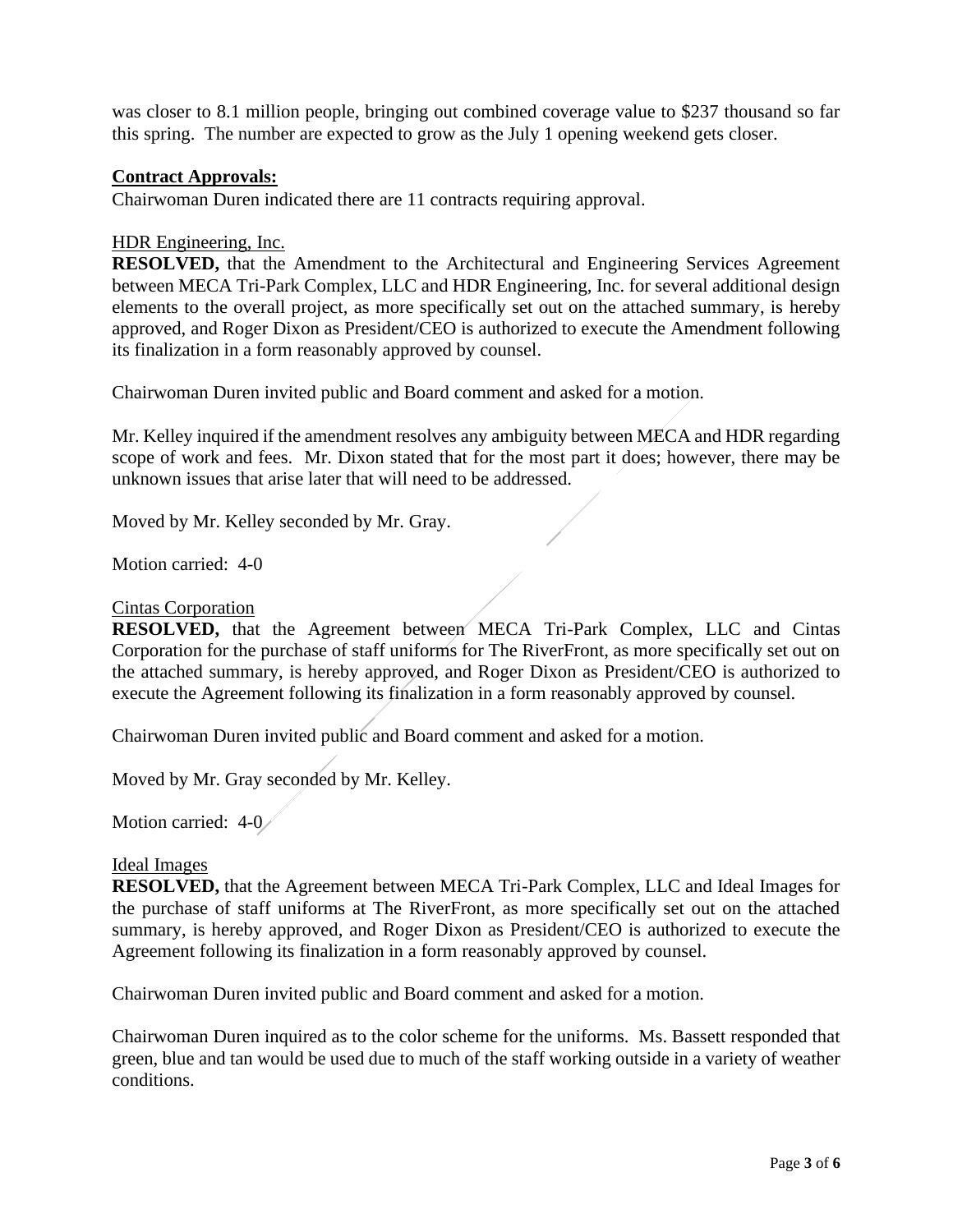Moved by Mr. Kelley seconded by Mr. Gray.

Motion carried: 4-0

### Lawlor's Custom Sportswear

**RESOLVED,** that the Agreement between MECA Tri-Park Complex, LLC and Lawlor's Custom Sportswear for the purchase of staff uniforms for The RiverFront, as more specifically set out on the attached summary, is hereby approved, and Roger Dixon as President/CEO is authorized to execute the Agreement following its finalization in a form reasonably approved by counsel.

Chairwoman Duren invited public and Board comment and asked for a motion.

Moved by Mr. Gray seconded by Mr. Kelley.

Motion carried: 4-0

#### HD Supply

**RESOLVED,** that the Agreement between MECA Tri-Park Complex, LLC and HD Supply for the purchase of four (4) NorthStar power washers and one (1) NorthStar towable pressure washer for The RiverFront, as more specifically set out on the attached summary, is hereby approved, and Roger Dixon as President/CEO is authorized to execute the Agreement following its finalization in a form reasonably approved by counsel.

Chairwoman Duren invited public and Board comment and asked for a motion.

Moved by Mr. Gray seconded by Mr. Kelley.

Motion carried: 4-0

#### AgTac Services, LLC

**RESOLVED,** that the Agreement between MECA Tri-Park Complex, LLC and AgTac Services, LLC to provide security services at The RiverFront, as more specifically set out on the attached summary, is hereby approved, and Roger Dixon as President/CEO is authorized to execute the Agreement following its finalization in a form reasonably approved by counsel.

Chairwoman Duren invited public and Board comment and asked for a motion.

Mr. Dixon noted that this service is also utilized by CHI Health Center Omaha. Mr. Kelley asked what is budgeted for the estimated annual cost. Ms. Bassett responded that the information is not readily available at this time, but the amount was budgeted heavy and the numbers will be provided to the Board following the meeting.

Moved by Mr. Kelley seconded by Mr. Gray.

Motion carried: 4-0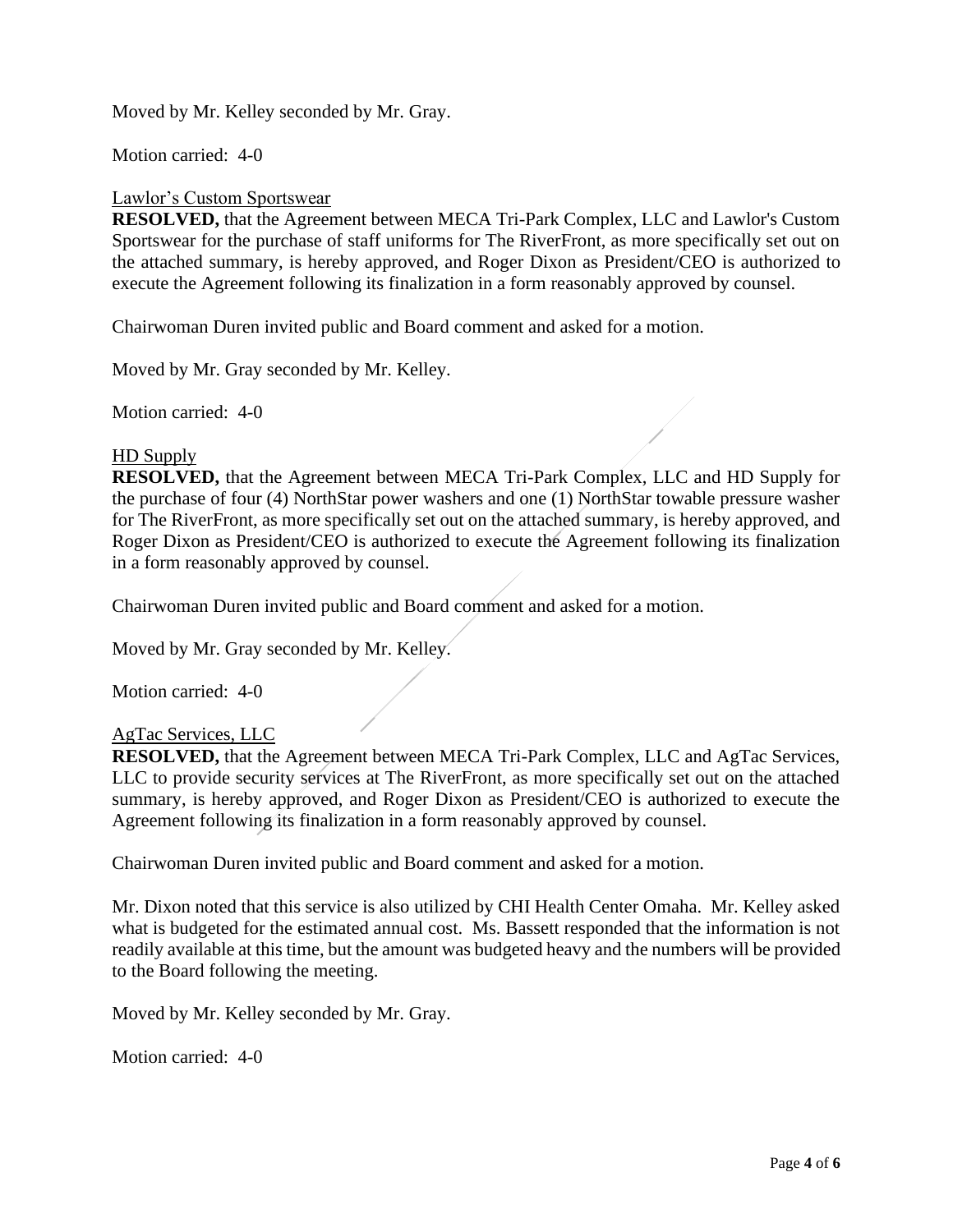### BMI Janitorial

**RESOLVED,** that the Agreement between MECA Tri-Park Complex, LLC and BMI Janitorial Group to provide custodial services throughout The RiverFront, as more specifically set out on the attached summary, is hereby approved, and Roger Dixon as President/CEO is authorized to execute the Agreement following its finalization in a form reasonably approved by counsel. Chairwoman Duren invited public and Board comment and asked for a motion.

Chairwoman Duren invited public and Board comment and asked for a motion.

Mr. Kelley inquired as to the estimated annual cost of this contract. Ms. Bassett responded that this information will also be distributed to the Board later today. Mr. Dixon added that this company has not been used by MECA in the past but is utilized by Creighton University. Mr. Gray noted that it was a good idea to have the initial term of the agreement for 12 months with MECA having the option to renew based on performance.

Moved by Mr. Gray seconded by Mr. Kelley.

Motion carried: 4-0

#### HiTouch Business Services

**RESOLVED,** that the Agreement between MECA Tri-Park Complex, LLC and HiTouch Business Services for the purchase of a Tennant S20 compact sweeper for The RiverFront, as more specifically set out on the attached summary, is hereby approved, and Roger Dixon as President/CEO is authorized to execute the Agreement following its finalization in a form reasonably approved by counsel.

Chairwoman Duren invited public and Board comment and asked for a motion.

Moved by Mr. Kelley seconded by Mr. Gray.

Motion carried: 4-0

#### Security Equipment, Inc.

**RESOLVED,** that the Agreement between MECA Tri-Park Complex, LLC and Security Equipment, Inc. to provide camera licenses and badge readers to The RiverFront, as more specifically set out on the attached summary, is hereby approved, and Roger Dixon as President/CEO is authorized to execute the Agreement following its finalization in a form reasonably approved by counsel.

Chairwoman Duren invited public and Board comment and asked for a motion.

Moved by Mr. Gray seconded by Mr. Kelley.

Motion carried: 4-0

#### TMS Production Integration

**RESOLVED,** that the Agreement between MECA Tri-Park Complex, LLC and TMS Production Integration to provide lighting components for performances in the Performance Pavilion during